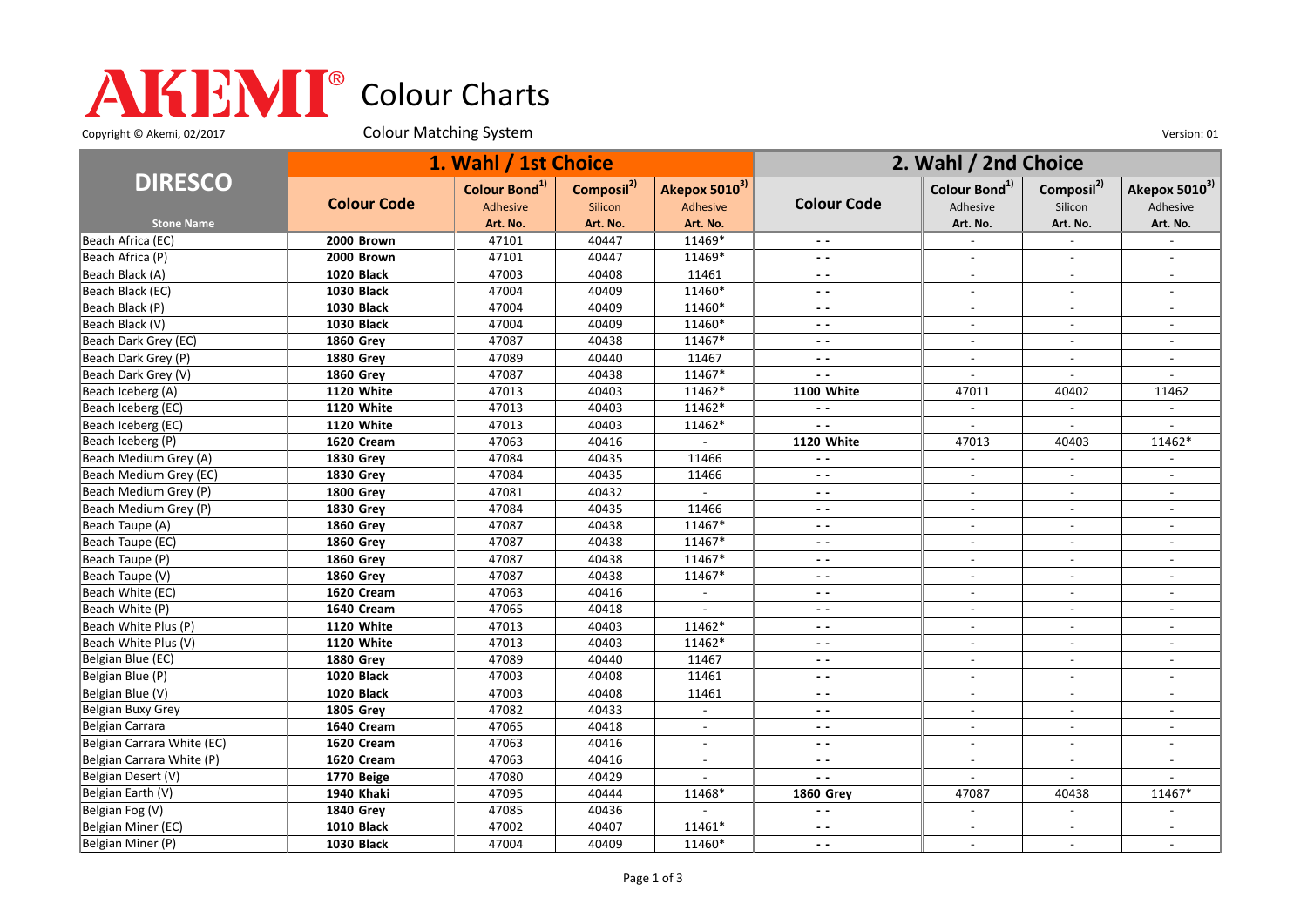## Colour Charts

Copyright © Akemi, 02/2017 Colour Matching System Colour Matching Constant Constant Out of the Version: 01

|                           | 1. Wahl / 1st Choice |                           |                        |                             | 2. Wahl / 2nd Choice     |                           |                          |                           |
|---------------------------|----------------------|---------------------------|------------------------|-----------------------------|--------------------------|---------------------------|--------------------------|---------------------------|
| <b>DIRESCO</b>            | <b>Colour Code</b>   | Colour Bond <sup>1)</sup> | Composil <sup>2)</sup> | Akepox 5010 <sup>3)</sup>   | <b>Colour Code</b>       | Colour Bond <sup>1)</sup> | Composil <sup>2)</sup>   | Akepox 5010 <sup>3)</sup> |
| <b>Stone Name</b>         |                      | Adhesive<br>Art. No.      | Silicon<br>Art. No.    | <b>Adhesive</b><br>Art. No. |                          | Adhesive<br>Art. No.      | Silicon<br>Art. No.      | Adhesive<br>Art. No.      |
| Belgian Sand (V)          | 2010 Brown           | 47102                     | 40448                  |                             | - -                      |                           |                          |                           |
| Belgian Sand (V)          | 1920 Khaki           | 47093                     | 40442                  | 11468                       | $ -$                     |                           |                          |                           |
| Belgian Soil (V)          | 2050 Brown           | 47106                     | 40451                  | 11469*                      | $\overline{\phantom{a}}$ | $\sim$                    | $\overline{\phantom{a}}$ |                           |
| Belgian Storm (V)         | <b>1860 Grev</b>     | 47087                     | 40438                  | 11467*                      | <b>1850 Grev</b>         | 47086                     | 40437                    |                           |
| Belgian Winter (EC)       | <b>1020 Black</b>    | 47003                     | 40408                  | 11461                       | $ -$                     | $\sim$                    | $\sim$                   | $\overline{\phantom{a}}$  |
| Belgian Winter (P)        | <b>1020 Black</b>    | 47003                     | 40408                  | 11461                       | $\overline{\phantom{a}}$ |                           |                          |                           |
| Crea Beton Dark (P)       | <b>1860 Grey</b>     | 47087                     | 40438                  | 11467*                      |                          |                           |                          |                           |
| Crea Beton Dark (V)       | <b>1860 Grey</b>     | 47087                     | 40438                  | 11467*                      |                          |                           |                          |                           |
| Cuba Brown                | 1920 Khaki           | 47093                     | 40442                  | 11468                       | $\sim$ $\sim$            | $\overline{a}$            | $\overline{a}$           |                           |
| Divinity Beige (EC)       | 2010 Brown           | 47102                     | 40448                  | $\sim$                      | $ -$                     | $\sim$                    |                          |                           |
| Divinity Beige (P)        | 1760 Beige           | 47079                     | 40428                  |                             | $ -$                     |                           |                          |                           |
| Divinity Black (P)        | <b>1030 Black</b>    | 47004                     | 40409                  | 11460*                      | $ -$                     | $\overline{\phantom{a}}$  | $\sim$                   | $\overline{a}$            |
| Divinity Crema (A)        | 1140 White           | 47015                     | 40405                  | 11462*                      | $\overline{\phantom{a}}$ |                           |                          |                           |
| Divinity Crema (EC)       | 1680 Cream Magic     | 46121                     | 40455                  | $\sim$                      | $\overline{\phantom{a}}$ | $\overline{a}$            | $\overline{a}$           | $\overline{\phantom{a}}$  |
| Divinity Crema (P)        | 1650 Cream           | 47066                     | 40419                  |                             | 1680 Cream Magic         | 46121                     | 40455                    |                           |
| Divinity Dark Grey (EC)   | <b>1850 Grev</b>     | 47086                     | 40437                  |                             |                          |                           |                          |                           |
| Divinity Dark Grey (P)    | <b>1860 Grev</b>     | 47087                     | 40438                  | 11467*                      | $ -$                     | $\sim$                    | $\sim$                   |                           |
| Divinity Ivory (A)        | 1890 Grey Magic      | 46141                     | 40457                  |                             | ۰.                       | $\sim$                    |                          |                           |
| Divinity Ivory (EC)       | 1890 Grey Magic      | 46141                     | 40457                  | $\sim$                      | $\overline{\phantom{a}}$ | $\sim$                    | $\overline{\phantom{a}}$ | $\overline{\phantom{a}}$  |
| Divinity Ivory (P)        | 1960 Khaki           | 47097                     | 40446                  |                             | 1890 Grey Magic          | 46141                     | 40457                    |                           |
| Divinity Medium Grey (A)  | <b>1830 Grev</b>     | 47084                     | 40435                  | 11466                       | $\overline{\phantom{a}}$ | $\blacksquare$            | $\mathbf{r}$             | $\sim$                    |
| Divinity Medium Grey (EC) | <b>1805 Grey</b>     | 47082                     | 40433                  |                             | $\sim$ $\sim$            | $\sim$                    | $\sim$                   |                           |
| Divinity Medium Grey (P)  | <b>1830 Grey</b>     | 47084                     | 40435                  | 11466                       |                          |                           |                          |                           |
| Divinity White (EC)       | 1650 Cream           | 47066                     | 40419                  |                             | 1700 Beige               | 47071                     | 40422                    |                           |
| Divinity White (P)        | 1650 Cream           | 47066                     | 40419                  |                             | $\overline{a}$           |                           |                          |                           |
| Misty Bruna (P)           | 1940 Khaki           | 47095                     | 40444                  | 11468*                      | $\overline{\phantom{a}}$ | $\sim$                    | $\sim$                   | $\overline{\phantom{a}}$  |
| Premium Cobalt Grey (A)   | <b>1850 Grey</b>     | 47086                     | 40437                  | $\blacksquare$              | <b>1805 Grey</b>         | 47082                     | 40433                    |                           |
| Premium Cobalt Grey (EC)  | <b>1850 Grev</b>     | 47086                     | 40437                  | $\blacksquare$              | <b>1860 Grey</b>         | 47087                     | 40438                    | 11467*                    |
| Premium Cobalt Grey (P)   | <b>1850 Grey</b>     | 47086                     | 40437                  |                             | $\overline{\phantom{a}}$ |                           |                          |                           |
| Premium Cobalt Grey (V)   | <b>1850 Grey</b>     | 47086                     | 40437                  | $\sim$                      | $ -$                     | $\sim$                    | $\sim$                   |                           |
| Premium Cotton Beige (A)  | 1725 Beige           | 47076                     | 40425                  | 11465*                      | $ -$                     | $\overline{\phantom{a}}$  | $\sim$                   |                           |
| Premium Cotton Beige (EC) | 1725 Beige           | 47076                     | 40425                  | 11465*                      | $ -$                     |                           |                          |                           |
| Premium Cotton Beige (P)  | 1725 Beige           | 47076                     | 40425                  | 11465*                      | $ -$                     | $\sim$                    | $\overline{\phantom{a}}$ | $\overline{\phantom{a}}$  |
| Premium Cuba Brown (P)    | 1920 Khaki           | 47093                     | 40442                  | 11468                       | $ -$                     |                           |                          |                           |
| Premium Cuba Brown (V)    | 1920 Khaki           | 47093                     | 40442                  | 11468                       | $\overline{\phantom{a}}$ | $\sim$                    | $\sim$                   | $\overline{a}$            |
| Premium Dolphin Grey (A)  | 1960 Khaki           | 47097                     | 40446                  | $\overline{\phantom{a}}$    | 1890 Grey Magic          | 46141                     | 40457                    |                           |
| Premium Dolphin Grey (EC) | 1960 Khaki           | 47097                     | 40446                  | $\sim$                      | <b>1840 Grev</b>         | 47085                     | 40436                    |                           |